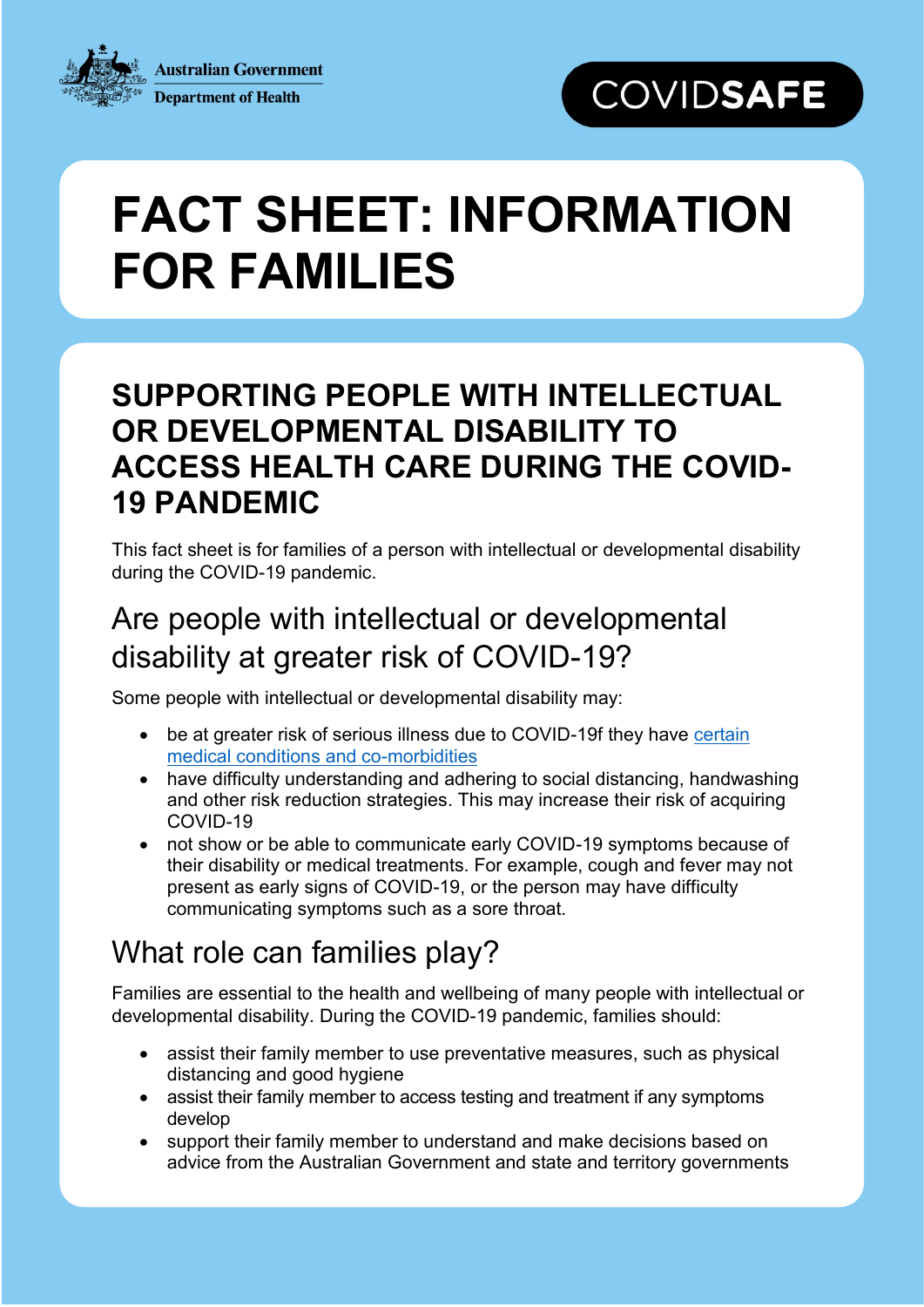support their family member to access their usual health care, including their GP and any specialists

**COVIDSAFE** 

 support their family member to maintain physical and mental health and wellbeing (e.g. through exercise, activities and reducing loneliness).

## What actions should families and carers take?

Families should ensure that they have the resources they need to support their family member during the pandemic.

- Provide information about COVID-19 to their family member with disability in a way that is accessible and that the person can understand
- Ensure that their family member's health care plans are up to date and available in their medical records. This should include:
	- o information about their communication needs
	- o names and contact details of those involved in their health care. This should include primary care providers, specialists and those involved in health care decisions (including details of next of kin)
	- $\circ$  a complete medical history. This includes information about their disability, pre-existing health issues (especially respiratory and heart conditions) and current medications
	- o a current [advanced care directive or plan](https://www.advancecareplanning.org.au/#/) if appropriate
	- o their mental health and/or Positive Behaviour Support plan, if they have one
- Assist the family member to keep their vaccinations for influenza and pneumonia up to date
- Have an alternative support plan in case you or other carers develop COVID-19 symptoms and are unable to provide your usual support
- Ensure you are aware of the [latest government advice](https://www.australia.gov.au/) about COVID-19
- Familiarise yourself with infection control procedures and comply with measures to lower risks of acquiring and transmitting COVID-19. [COVID-19](https://www.health.gov.au/resources/apps-and-tools/covid-19-infection-control-training)  [infection control training](https://www.health.gov.au/resources/apps-and-tools/covid-19-infection-control-training) is available on the Australian Government Department of Health's website
- Ensure you know when and how to access help for everyday health issues, as well as COVID-19 symptoms.

#### How can families support access to health care?

- Do not postpone health care. Continue treatments for chronic health conditions and seek treatment as usual for other health concerns. In the event of an emergency, follow usual protocols and seek emergency medical care
- Make sure your family member's health care plan is available to health care providers. Upload details to My Health Record where possible
- Talk to your family member's health care providers about how and when they are offering services (e.g. home visits, telehealth or face to face consultations)